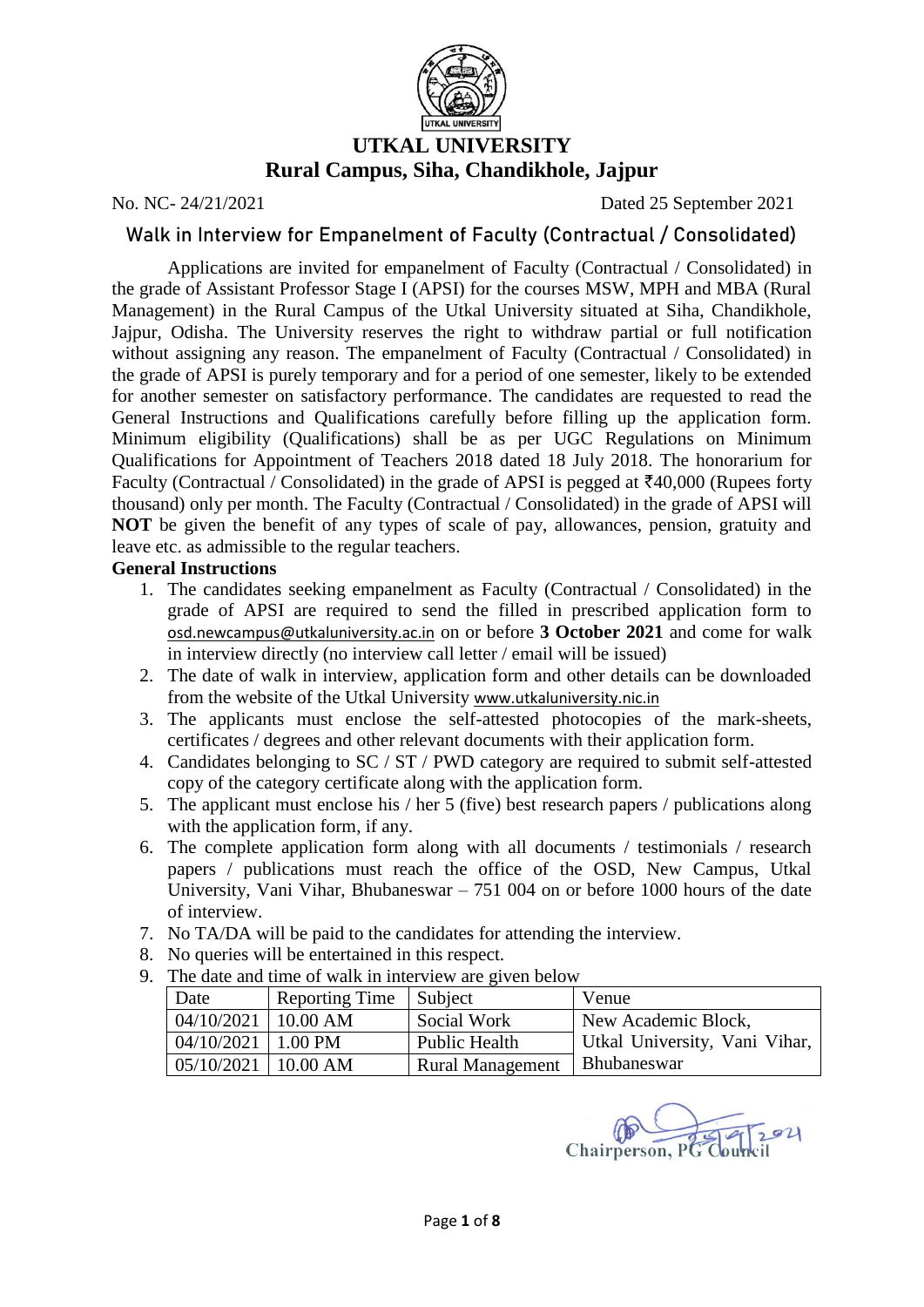Copy communicated to:

- 1. The OSD, New Campus, Utkal University, Bhubaneswar
- 2. Course Coordinators of MSW, MPH and MBA (Rural management), New Campus, Utkal University
- 3. PA to Registrar, Utkal University, Bhubaneswar
- 4. M/S Display Line, Saheed Nagar, Bhubaneswar with a request to publish the advertisement in one issue of the *Times of India* (Odisha Edition), *The Indian Express* (Odisha Edition), the *Samaj*, the *Sambad*, the *Dharitri*, and *Nijukti Khabar*, Bhubaneswar at the I&PR rate of Government of Odisha (with the trade discount) and to submit the bills in triplicate for payment.
- 5. Professor-in-Charge, Computer Centre, Utkal University for uploading in the University website for information of all concerned.
- 6. Copy to the Notice Board, Utkal University for general information.

Chairperson, PG Council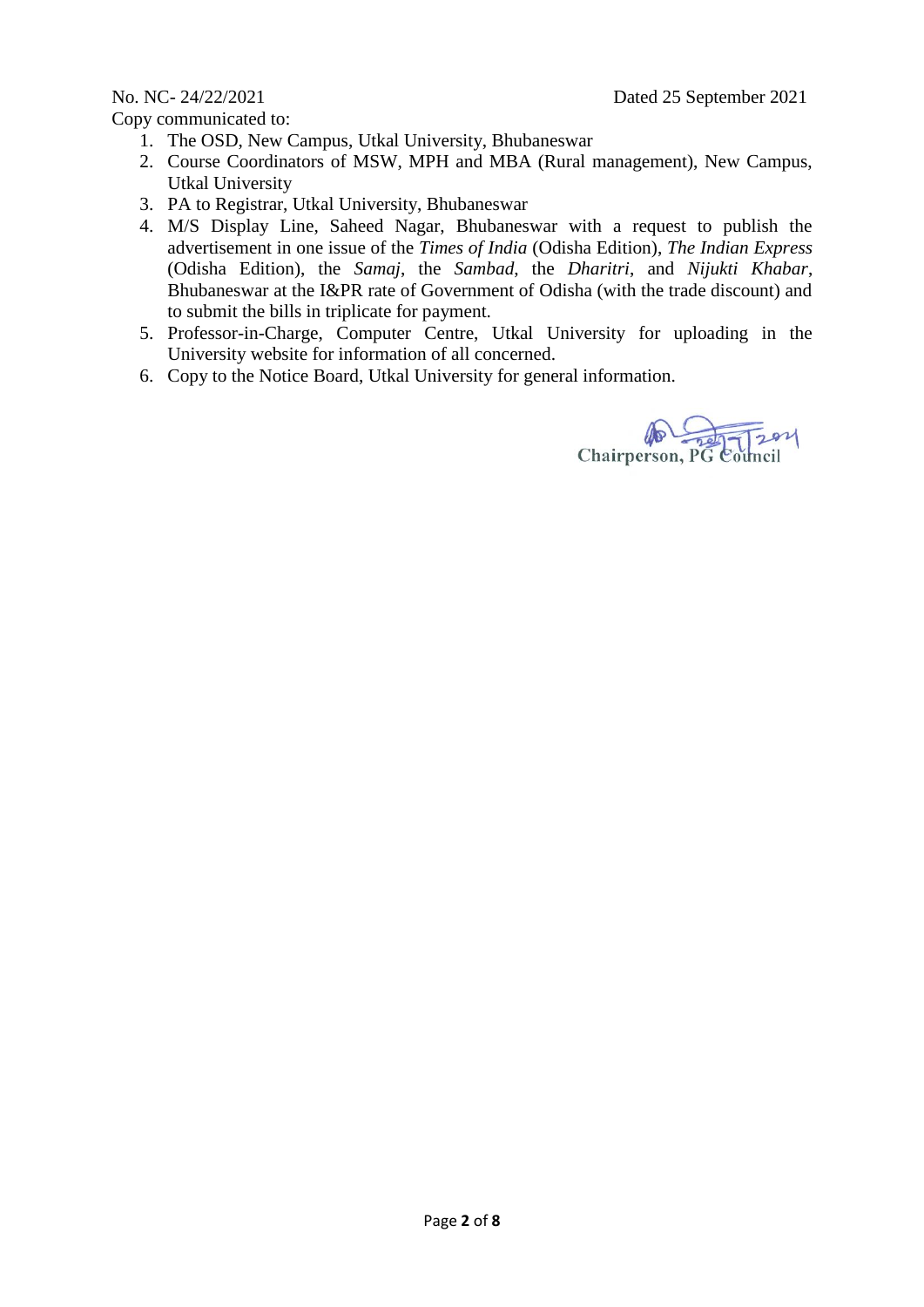

### **APPLICATION FORM FOR THR POST OF TEACHING FACULTY**

**(Entries in this form should be made in English by the candidate in his/her best handwriting. if the space under any of the heading below is inadequate. Information may be given a separate sheet and attached to the form. Incomplete application will not be entertained)**

|    |         | <b>Advertisement No. &amp; Date:</b>       |  |
|----|---------|--------------------------------------------|--|
| 1. | a)      | Name of the Applicant: (in Capital Letter) |  |
|    | b)      | Post Applied For:                          |  |
|    | c)      | Sex:                                       |  |
|    | d)      | Date of Birth:                             |  |
|    | e)      | <b>Birth Place:</b>                        |  |
|    | f)      | Father's Name:                             |  |
|    | g)      | Mother's Name:                             |  |
|    | h)      | Mother Tongue:                             |  |
|    | i)      | Any Other Language Known:                  |  |
|    | j)      | Category:                                  |  |
|    | k)      | <b>Marital Status:</b>                     |  |
|    | $\vert$ | Nationality:                               |  |
|    | m)      | Email Id:                                  |  |
|    | n)      | Mobile No.                                 |  |
| 2. | a)      | Address for Correspondence:                |  |

### b) Permanent Address: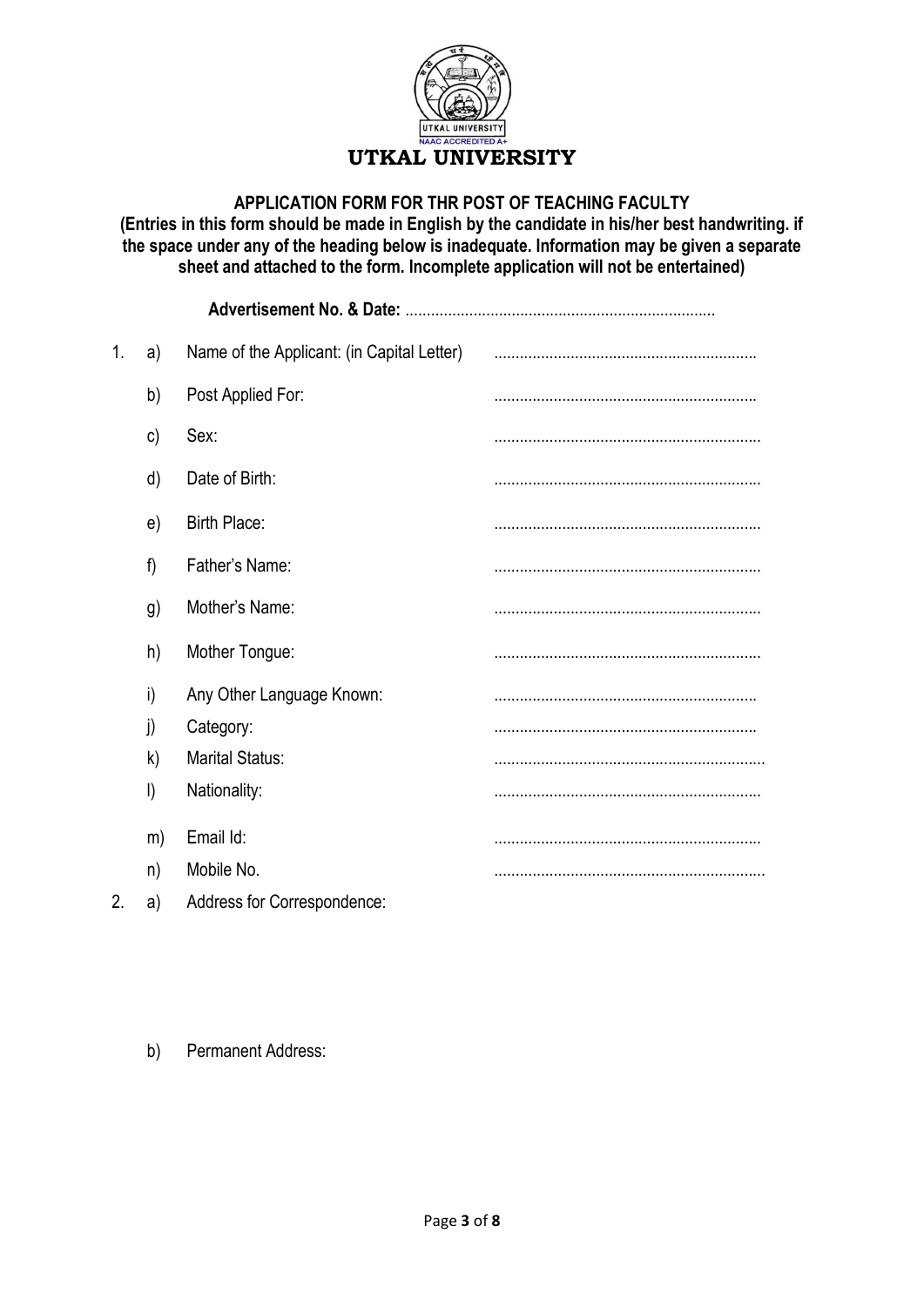# 3. Educational Qualification:

| Examination            | University / Any other Examination | Year of | Division/Cla | Percentage/CGPA/ |
|------------------------|------------------------------------|---------|--------------|------------------|
| Passed                 | Body                               | Passing | SS           | Eqivalent        |
| <b>HSC</b>             |                                    |         |              |                  |
| Intermediate           |                                    |         |              |                  |
| <b>Bachelor Degree</b> |                                    |         |              |                  |
| Master Degree          |                                    |         |              |                  |
| M. Phil.               |                                    |         |              |                  |
| Ph.D.                  |                                    |         |              |                  |

### 4. Research Details:

| Degree                     | Title of the Thesis | University/Institute | Date of Registration | Date of Award |
|----------------------------|---------------------|----------------------|----------------------|---------------|
| M. Phil.                   |                     |                      |                      |               |
| Ph.D.                      |                     |                      |                      |               |
| 5 Field of Specialisation: |                     |                      |                      |               |

| <b>U. Field Of Opecialisation.</b> |  |
|------------------------------------|--|
| Masters Degree Stage               |  |
| M.Phil Degree Stage                |  |
| Doctoral Degree Stage              |  |
| Post-Doctoral                      |  |

### 6. Teaching and Research Experience

| Institute/University/Organisation<br>with address | Type | From | To | Total<br>Period | Nature of<br>Experience |
|---------------------------------------------------|------|------|----|-----------------|-------------------------|
|                                                   |      |      |    |                 |                         |
|                                                   |      |      |    |                 |                         |
|                                                   |      |      |    |                 |                         |
|                                                   |      |      |    |                 |                         |
|                                                   |      |      |    |                 |                         |
|                                                   |      |      |    |                 |                         |

7. Mention foreign countries visited and the Purpose of such visit . .............................

- 8. Give Details:
	- a) Distinction gained in School or College/ games /Societies ....................................
	- b) Present recreation, hobbies and other interests (i.e. in fine arts, in organising Social and Public Welfare Activities) .....................................

# **Declaration**

| I solemnly declare that the entries mode in this form is true to the best of my knowledge and |  |  |  |  |  |  |  |
|-----------------------------------------------------------------------------------------------|--|--|--|--|--|--|--|
| belief.                                                                                       |  |  |  |  |  |  |  |
| - -                                                                                           |  |  |  |  |  |  |  |

| Date:  | <b>Signature of the Candidate</b> |
|--------|-----------------------------------|
| Place: |                                   |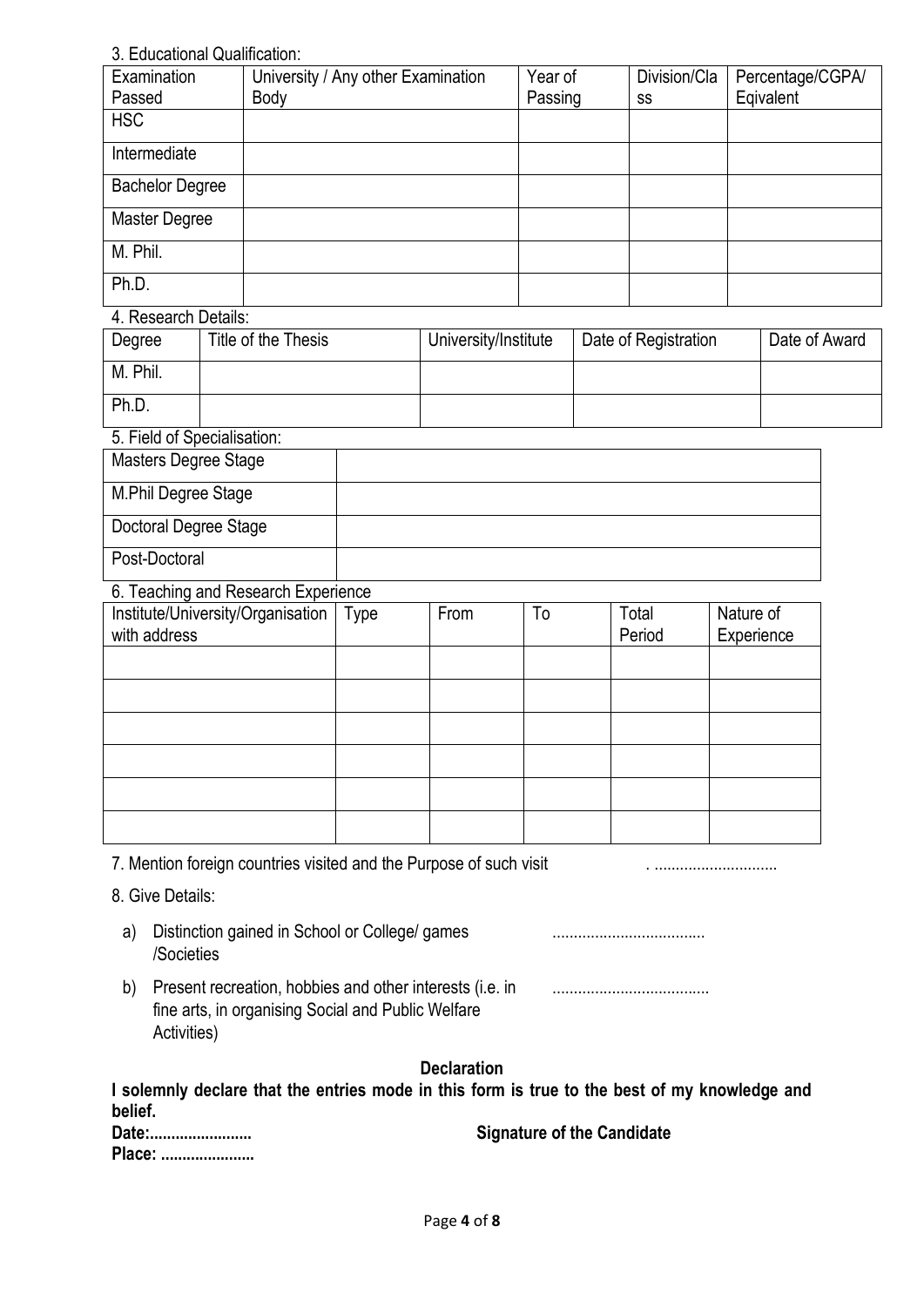# **API Score Sheet for RBI Chair Professor as per UGC Regulation 2018 Assessment Criteria and Methodology for University / College Teachers**

# TABLE 1

### **1. Teaching (During 1 June 2010 to 31 May 2021)**

| Class | of classes<br>No.<br>uass <del>c</del> s | * classes taught<br>No.<br>0t | l otal assigned classes | <b>API Score</b> | `No. .<br>' Page No.<br>Encl. |  |  |
|-------|------------------------------------------|-------------------------------|-------------------------|------------------|-------------------------------|--|--|
|       |                                          |                               |                         |                  |                               |  |  |
|       |                                          |                               |                         |                  |                               |  |  |

### **2. Involvement in the University / College students related activities / research activities**

| Year | Administrative<br>responsibilities<br>such as Head,<br>Chairperson/<br>Dean/ Director/<br>Coordinator,<br>Warden etc. | Examination<br>and<br>duties<br>evaluation<br>the<br>assigned<br>by<br>college / university<br>the<br>attending<br>or<br>examination paper<br>evaluation. | Student related co-curricular,<br>extension and field-based<br>activities such as student<br>clubs, career counselling,<br>study visits, student seminars<br>and other events, cultural,<br>sports, NCC, NSS and<br>community services. | Organizing<br>seminars/<br>conferences/<br>workshops,<br>other college<br>university<br>activities. | Evidence<br>of actively<br>involved in<br>guiding<br>Ph.D<br>students. | Conducting<br>minor or major<br>research<br>project<br>sponsored<br>bv<br>national<br><b>or</b><br>international<br>agencies. | At least one<br>single or<br>joint<br>publication<br>in peer<br>reviewed or<br>UGC list of<br>Journals. | <b>API</b> | Encl. No.<br>Page No. |
|------|-----------------------------------------------------------------------------------------------------------------------|-----------------------------------------------------------------------------------------------------------------------------------------------------------|-----------------------------------------------------------------------------------------------------------------------------------------------------------------------------------------------------------------------------------------|-----------------------------------------------------------------------------------------------------|------------------------------------------------------------------------|-------------------------------------------------------------------------------------------------------------------------------|---------------------------------------------------------------------------------------------------------|------------|-----------------------|
|      |                                                                                                                       |                                                                                                                                                           |                                                                                                                                                                                                                                         |                                                                                                     |                                                                        |                                                                                                                               |                                                                                                         |            |                       |
|      |                                                                                                                       |                                                                                                                                                           |                                                                                                                                                                                                                                         |                                                                                                     |                                                                        |                                                                                                                               |                                                                                                         |            |                       |

# TABLE 2

# **Methodology for university and college Teachers for calculating academic/ Research Score**

(Assessment must be based on evidence produced by the teacher such as: copy of publications, projects sanctions letter, Utilization and completion certificates issued by the university and acknowledgements for patent filing and approval letters, students' Ph.D. award letter, etc.)

# 1. **(A). Research Papers in WoS / Scopus / UGC-CARE Journals:**

| S. No | Tittle of the research Paper | Journal | Year | Vol. | Page<br>No. | <b>ISSN</b><br>No. | Impact<br>Factor | Whether you are the<br><b>First / Corresponding</b><br>Author | Journal no.<br>as per latest<br><b>UGC list</b> | <b>API</b><br><b>Score</b> | Encl No.<br>(Page) |
|-------|------------------------------|---------|------|------|-------------|--------------------|------------------|---------------------------------------------------------------|-------------------------------------------------|----------------------------|--------------------|
|       |                              |         |      |      |             |                    |                  |                                                               |                                                 |                            |                    |
|       |                              |         |      |      |             |                    |                  |                                                               |                                                 |                            |                    |

### 1. **(B). Research Papers in not covered in 1(A) category Journals:**

| S. No  | Tittle of the research Paper                                             | Journal | Year       | Vol. | Page<br>No. | <b>ISSN</b><br>No. | Impact<br><b>Factor</b> | Whether vou are the<br>First / Corresponding<br>Author | Journal no.<br>as per latest<br><b>UGC list</b> | <b>API</b><br><b>Score</b> | Encl No.<br>(Page) |
|--------|--------------------------------------------------------------------------|---------|------------|------|-------------|--------------------|-------------------------|--------------------------------------------------------|-------------------------------------------------|----------------------------|--------------------|
|        |                                                                          |         |            |      |             |                    |                         |                                                        |                                                 |                            |                    |
|        |                                                                          |         |            |      |             |                    |                         |                                                        |                                                 |                            |                    |
|        | (C). Conference Proceedings as full papers (Abstract not to be included) |         |            |      |             |                    |                         |                                                        |                                                 |                            |                    |
| $S$ No | Tittle of the research Paner                                             |         | Conference |      |             | Page               | <b>ISSN</b>             | Whether you are the First /                            | <b>API</b>                                      | Encl No.                   |                    |

| S. No | of the research<br><b>Tittle</b><br><b>Paper</b> |      | Conterence |      | Page | <b>ISSN</b> | Whether you are the First<br>Corresponding Author | <b>AP</b>    | Encl No. |
|-------|--------------------------------------------------|------|------------|------|------|-------------|---------------------------------------------------|--------------|----------|
|       |                                                  | Date | Place      | Name | . No | <b>No</b>   |                                                   | <b>Score</b> | (Page)   |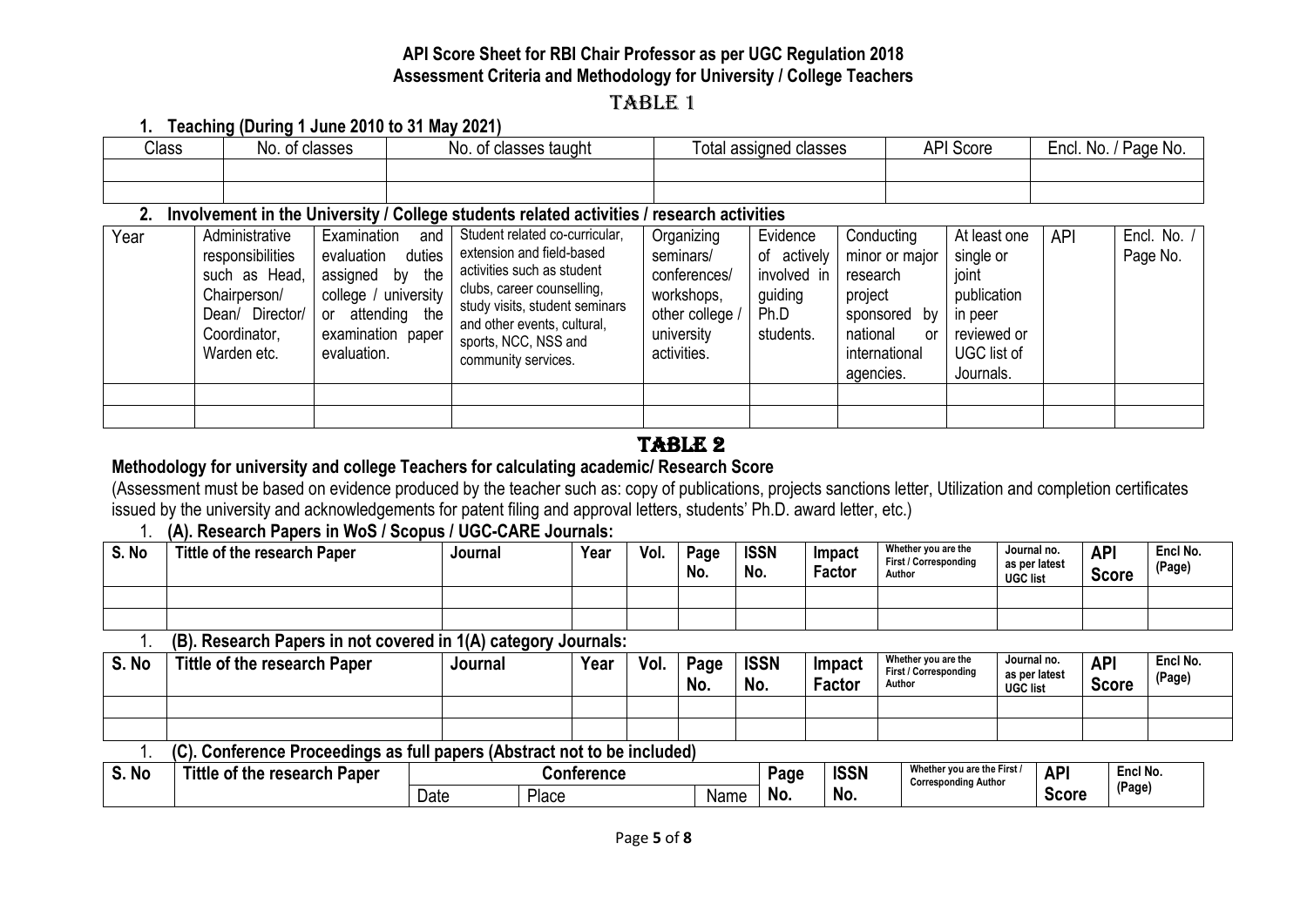| the contract of the contract of the contract of the contract of the contract of the contract of the contract of |  |  |  |  |
|-----------------------------------------------------------------------------------------------------------------|--|--|--|--|
|                                                                                                                 |  |  |  |  |
|                                                                                                                 |  |  |  |  |
|                                                                                                                 |  |  |  |  |
|                                                                                                                 |  |  |  |  |

### 2. **Publications (other than Research Papers) (a) Books authored which are published by International Publisher**

| o.<br><b>No</b> | Tittle with page No | Date of<br>publication | Book editor &<br>publisher | <b>ISSN/IBSN</b><br>No. | Whether peer<br><b>Reviewed</b> | Nos. of Co-<br>author | Whether you are<br>the main author | <b>API</b><br>Score | Encl No.<br>(Page) |
|-----------------|---------------------|------------------------|----------------------------|-------------------------|---------------------------------|-----------------------|------------------------------------|---------------------|--------------------|
|                 |                     |                        |                            |                         |                                 |                       |                                    |                     |                    |
|                 |                     |                        |                            |                         |                                 |                       |                                    |                     |                    |

# **National Publications**

| c<br>o.<br><b>No</b> | Tittle with page No | Date of<br>publication | Book editor &<br>publisher | <b>ISSN/IBSN</b><br>No. | Whether peer<br><b>Reviewed</b> | Nos. of Co-<br>author | Whether you are<br>the main author | <b>API</b><br>Score | Encl No. |
|----------------------|---------------------|------------------------|----------------------------|-------------------------|---------------------------------|-----------------------|------------------------------------|---------------------|----------|
|                      |                     |                        |                            |                         |                                 |                       |                                    |                     |          |
|                      |                     |                        |                            |                         |                                 |                       |                                    |                     |          |

### **Chapter in Edited Book**

| -<br>o.<br><b>No</b> | Tittle with page No | Date of<br>publication | Book editor &<br>publisher | <b>ISSN/IBSN</b><br>No. | Whether peer<br><b>Reviewed</b> | Nos. of Co-<br>author | Whether you are<br>the main author | API<br><b>Score</b> | Encl No.<br>(Page) |
|----------------------|---------------------|------------------------|----------------------------|-------------------------|---------------------------------|-----------------------|------------------------------------|---------------------|--------------------|
|                      |                     |                        |                            |                         |                                 |                       |                                    |                     |                    |
|                      |                     |                        |                            |                         |                                 |                       |                                    |                     |                    |

# **Editor of Book by International Publisher**

| ು.<br><b>No</b> | Tittle with page No | Date of<br>publication | Book editor &<br>publisher | <b>ISSN / IBSN</b><br>No. | Whether peer<br><b>Reviewed</b> | Nos. of Co-<br>author | Whether you are<br>the main author | API<br><b>Score</b> | Encl No.<br>(Page) |
|-----------------|---------------------|------------------------|----------------------------|---------------------------|---------------------------------|-----------------------|------------------------------------|---------------------|--------------------|
|                 |                     |                        |                            |                           |                                 |                       |                                    |                     |                    |
|                 |                     |                        |                            |                           |                                 |                       |                                    |                     |                    |

# **Editor of Book by National Publisher**

| v.<br><b>No</b> | Tittle with page No | Date of<br>publication | Book editor &<br>publisher | <b>ISSN/IBSN</b><br>No. | Whether peer<br><b>Reviewed</b> | Nos. of Co-<br>author | Whether you are<br>the main author | <b>API</b><br><b>Score</b> | Encl No.<br>(Page) |
|-----------------|---------------------|------------------------|----------------------------|-------------------------|---------------------------------|-----------------------|------------------------------------|----------------------------|--------------------|
|                 |                     |                        |                            |                         |                                 |                       |                                    |                            |                    |
|                 |                     |                        |                            |                         |                                 |                       |                                    |                            |                    |

### **(b) Translation works in Indian and Foreign Language by qualified faculties Chapter or Research paper**

| <br><b>No</b> | <b>Tittle with</b><br>page No | Date of<br>publication | Book editor &<br>publisher | <b>ISSN/IBSN No.</b> | Whether peer<br><b>Reviewed</b> | Nos. of Co-<br>author | Whether you are<br>the main author | <b>API</b><br><b>Score</b> | <b>Encl No</b> |
|---------------|-------------------------------|------------------------|----------------------------|----------------------|---------------------------------|-----------------------|------------------------------------|----------------------------|----------------|
|               |                               |                        |                            |                      |                                 |                       |                                    |                            |                |
|               |                               |                        |                            |                      |                                 |                       |                                    |                            |                |
| <b>Book</b>   |                               |                        |                            |                      |                                 |                       |                                    |                            |                |

|  | . . | <b>Tittle</b><br>.<br>with | Date<br>-01 | <b>Book</b><br>editor | <b>ISSN/IBSN</b><br>'No. | Whether<br>ier beer | of Co<br><b>NOS</b><br>∿0∗ | Whethe.<br>er vou are t | ΔPI<br>п. | . N/<br>:nci |
|--|-----|----------------------------|-------------|-----------------------|--------------------------|---------------------|----------------------------|-------------------------|-----------|--------------|
|--|-----|----------------------------|-------------|-----------------------|--------------------------|---------------------|----------------------------|-------------------------|-----------|--------------|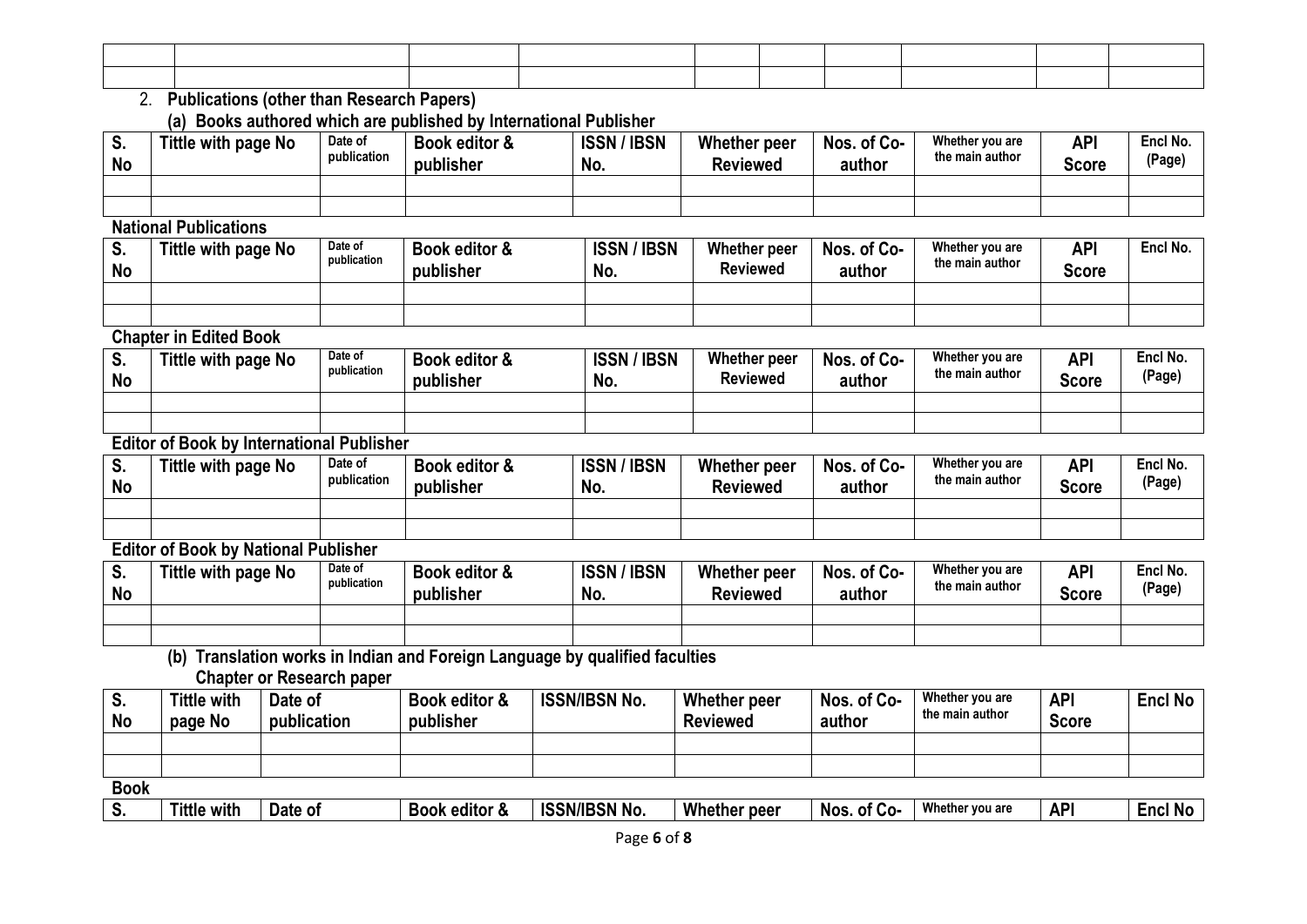| <b>No</b>        | page No                                                                                                | publication                                                                                                                                                                                                | publisher                                                      |                              |             | <b>Reviewed</b>                                          | author           |                                                          | the main author  | <b>Score</b>     |                 |
|------------------|--------------------------------------------------------------------------------------------------------|------------------------------------------------------------------------------------------------------------------------------------------------------------------------------------------------------------|----------------------------------------------------------------|------------------------------|-------------|----------------------------------------------------------|------------------|----------------------------------------------------------|------------------|------------------|-----------------|
|                  |                                                                                                        |                                                                                                                                                                                                            |                                                                |                              |             |                                                          |                  |                                                          |                  |                  |                 |
| 3 <sub>1</sub>   |                                                                                                        |                                                                                                                                                                                                            |                                                                |                              |             |                                                          |                  |                                                          |                  |                  |                 |
|                  |                                                                                                        | Creation of ICT mediated teaching Learning pedagogy and content and development of new and innovative courses and curricula<br>(a) Development of Innovative pedagogy: ----------------------------------- |                                                                |                              |             |                                                          |                  |                                                          |                  |                  |                 |
|                  |                                                                                                        | (b) Design of New curricula and courses:                                                                                                                                                                   |                                                                |                              |             |                                                          |                  |                                                          |                  |                  |                 |
| S.No.            |                                                                                                        | Name of the Curricula and Course                                                                                                                                                                           |                                                                |                              | Level       |                                                          |                  |                                                          |                  | <b>API</b>       |                 |
|                  |                                                                                                        |                                                                                                                                                                                                            |                                                                |                              |             |                                                          |                  |                                                          |                  |                  |                 |
|                  |                                                                                                        |                                                                                                                                                                                                            |                                                                |                              |             |                                                          |                  |                                                          |                  |                  |                 |
|                  | (c) MOOCs                                                                                              |                                                                                                                                                                                                            |                                                                |                              |             |                                                          |                  |                                                          |                  |                  |                 |
| S. No            |                                                                                                        | <b>Development of complete</b><br><b>MOOCS in 4 quadrants (4</b>                                                                                                                                           | <b>MOOCs (developed in 4 quadrants</b><br>per module lecturer) |                              |             | <b>Content Writer/ subject</b><br>matter expert for each |                  | Course co-coordinator for<br>MOOCs (4 credit course) (in |                  | <b>API Score</b> | Encl No.        |
|                  |                                                                                                        | credit of MOOCs of lesser                                                                                                                                                                                  |                                                                |                              |             | module of MOOCs (at least                                |                  | case of MOOCs of lesser<br>credits 2 marks/ credit)      |                  |                  |                 |
|                  | credits 5 marks/credit)                                                                                |                                                                                                                                                                                                            |                                                                |                              | 1 quadrant) |                                                          |                  |                                                          |                  |                  |                 |
|                  |                                                                                                        |                                                                                                                                                                                                            |                                                                |                              |             |                                                          |                  |                                                          |                  |                  |                 |
|                  | (d) E-content                                                                                          |                                                                                                                                                                                                            |                                                                |                              |             |                                                          |                  |                                                          |                  |                  |                 |
| S. No            |                                                                                                        |                                                                                                                                                                                                            |                                                                |                              |             | <b>Contribution to development of</b>                    |                  | <b>Editor of E-content</b>                               | <b>API Score</b> |                  | Encl No.        |
|                  | <b>Development of E-content</b><br>E-content (developed<br>in 4 quadrants for a<br>in 4 quadrants) per |                                                                                                                                                                                                            |                                                                | E-content module in complete |             |                                                          |                  | for complete course                                      |                  |                  |                 |
|                  |                                                                                                        | complete course / E-book                                                                                                                                                                                   | module                                                         |                              |             | course / paper / E-book (at least 1                      | / paper / e-book |                                                          |                  |                  |                 |
|                  |                                                                                                        |                                                                                                                                                                                                            |                                                                | quadrant)                    |             |                                                          |                  |                                                          |                  |                  |                 |
|                  |                                                                                                        |                                                                                                                                                                                                            |                                                                |                              |             |                                                          |                  |                                                          |                  |                  |                 |
|                  | 4. (a) Research Guidance                                                                               |                                                                                                                                                                                                            |                                                                |                              |             |                                                          |                  |                                                          |                  |                  |                 |
| S. No            |                                                                                                        |                                                                                                                                                                                                            |                                                                | Degree awarded               |             |                                                          |                  | <b>API Score</b>                                         |                  |                  | Encl No. (Page) |
| 1.               |                                                                                                        | M.Phil. / PG Dissertation                                                                                                                                                                                  |                                                                |                              |             |                                                          |                  |                                                          |                  |                  |                 |
| $\overline{2}$ . | Ph. D.                                                                                                 |                                                                                                                                                                                                            |                                                                | Degree awarded               |             | <b>Thesis Submitted</b>                                  |                  |                                                          |                  |                  |                 |
|                  |                                                                                                        |                                                                                                                                                                                                            |                                                                |                              |             |                                                          |                  |                                                          |                  |                  |                 |
| S. No            |                                                                                                        | 4. (b) Research Projects Completed                                                                                                                                                                         |                                                                |                              |             | <b>Period</b>                                            |                  | <b>Grant</b>                                             | <b>API Score</b> |                  |                 |
|                  | <b>Tittle of the Project</b>                                                                           |                                                                                                                                                                                                            |                                                                | <b>Funding Agency</b>        |             |                                                          |                  |                                                          |                  |                  | Encl. No (Page) |
|                  |                                                                                                        |                                                                                                                                                                                                            |                                                                |                              |             |                                                          |                  |                                                          |                  |                  |                 |
|                  |                                                                                                        | 4. (c) Research Project Ongoing:                                                                                                                                                                           |                                                                |                              |             |                                                          |                  |                                                          |                  |                  |                 |
| S. No            | <b>Tittle of the Project</b>                                                                           |                                                                                                                                                                                                            | <b>Funding Agency</b>                                          | Period                       |             | <b>Grant</b>                                             |                  | <b>API Score</b>                                         |                  | Encl. No         |                 |
|                  |                                                                                                        |                                                                                                                                                                                                            |                                                                |                              |             |                                                          |                  |                                                          |                  |                  |                 |
|                  |                                                                                                        |                                                                                                                                                                                                            |                                                                |                              |             |                                                          |                  |                                                          |                  |                  |                 |